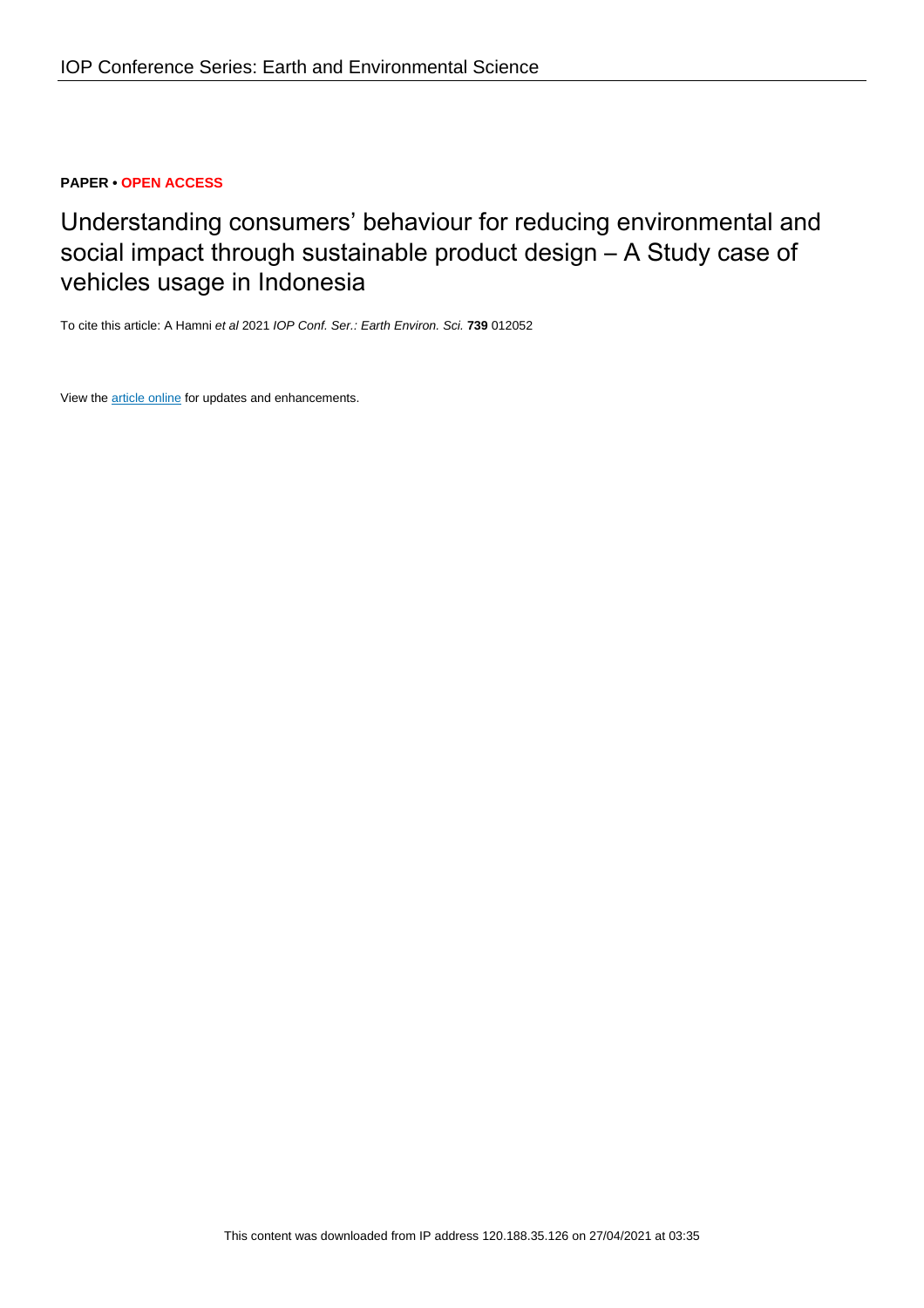IOP Publishing

# **Understanding consumers' behaviour for reducing environmental and social impact through sustainable product design – A Study case of vehicles usage in Indonesia**

# **A Hamni<sup>1</sup> , A Y T Panuju1,3, and D A S Ambarwati<sup>2</sup>**

<sup>1</sup> Faculty of Engineering, University of Lampung, Bandar Lampung, Indonesia <sup>2</sup> Faculty of Economic and Business, University of Lampung, Bandar Lampung, Indonesia

E-mail: achmad.yahya@eng.unila.ac.id

**Abstract.** One of crucial aspects in achieving a better level of sustainability in a country is the society's responsible product consumption pattern, as descripted in The United Nations' Sustainable Development Goals (SDGs). Inevitably, the dynamic interaction between consumers and products creates negative effects to the social and environmental dimension, including emissions from all the product's life cycle phases. Among other products, the usage of private combustion engine vehicles in Indonesia is one of the highest emission producers and a highly fuel consuming product. While the exploitation of these vehicles for fulfilling basic needs is essential to increase the society's quality of life, extended behaviour related to the vehicles may come from unimportant desire and endangers the dimensions of sustainability. This paper reveals the consumers' problematic behaviour and their reasons, as a part of a sustainable design framework, by conducting survey and in-depth interview sessions. Subsequently, the data is analysed qualitatively using thematic analysis method. The results may address strategies for the manufacturers in designing future eco-friendly vehicles and also gives recommendations for other stakeholders in creating policies and educational programs for the society.

#### **1. Introduction**

A responsible production and consumption pattern of daily products is one of the SDGs, which is predicted to have great influence on the environment and the society's quality of life. Many fields of science are related to the discussion of how to achieve the presented goal, and sustainable product design is among of these fields. In design engineering, sustainable design is a relatively new field, where the main target of the concept is addressing sustainability in all phases of a product's life cycle. It can be one of alternatives to answer the environmental problems through product design, and to increase human's quality of life in the same time. However, a comprehensive discussion of the concept is still rarely met. Therefore, there are still many gaps between the concept and the implementation [1]. This study aims to fill one of those gaps, by proposing a model that shows how the identification of consumers' behaviour should be considered as an input in sustainable design. As the study case, environmental problems caused by combustion engine based vehicle (CBV) in Indonesia is brought into the discussion, because of the urgent of the topic [2].

The usage of combustion engine based vehicles in Indonesia is known as the main cause of air pollution, mainly in big cities. While the emerge of electric based vehicle (EBV) and other eco-vehicle products have not been welcome properly in this country [3], an increasing demand for new CBV production, especially passenger cars, is being an inevitable aspect for the sake of commuters' mobility and psychological needs in big cities and rural areas as well [4]. The provision of eco-vehicle

Content from this work may be used under the terms of the Creative Commons Attribution 3.0 licence. Any further distribution of this work must maintain attribution to the author(s) and the title of the work, journal citation and DOI. Published under licence by IOP Publishing Ltd 1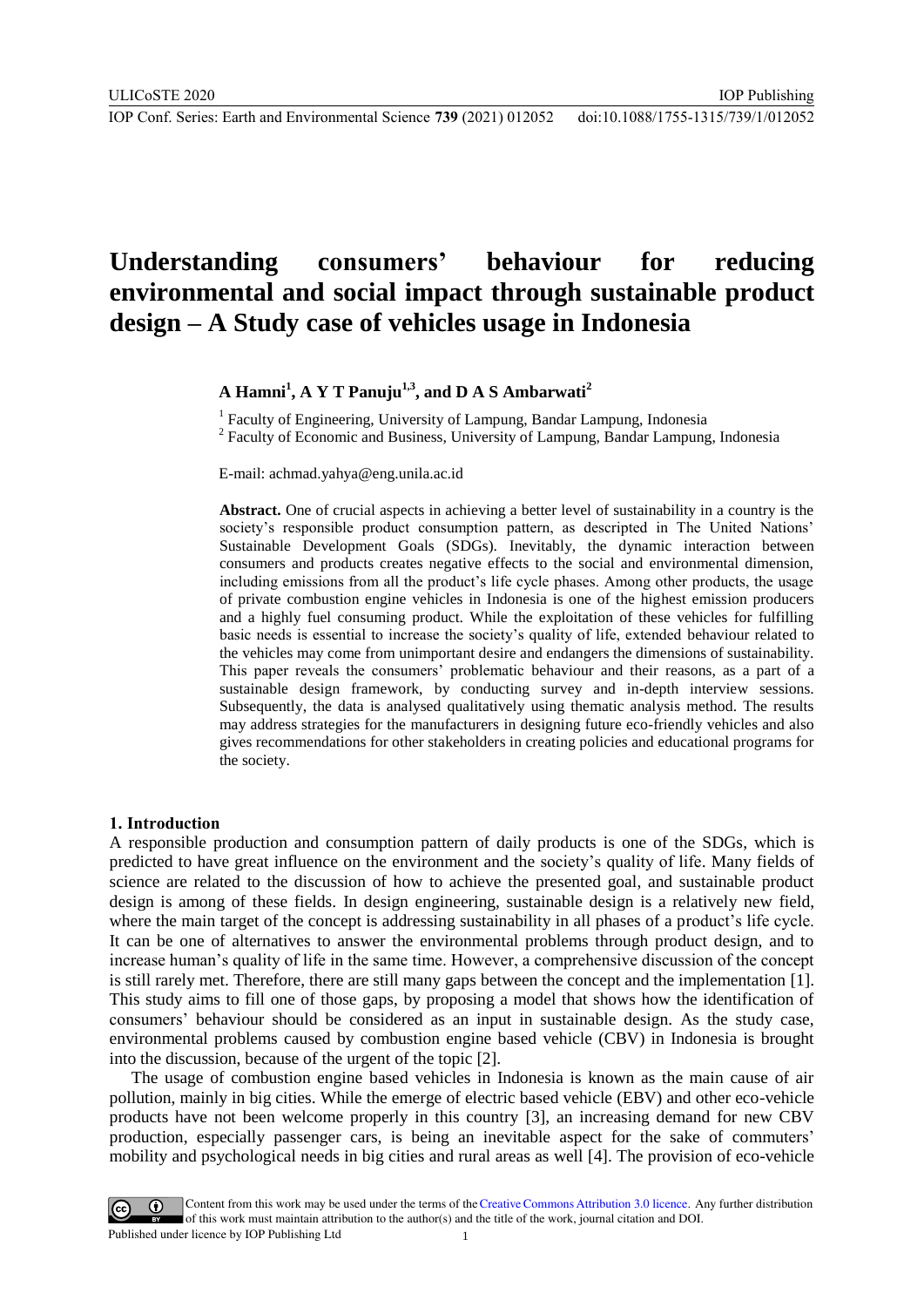| ULICoSTE 2020                                                       | <b>IOP</b> Publishing              |
|---------------------------------------------------------------------|------------------------------------|
| IOP Conf. Series: Earth and Environmental Science 739 (2021) 012052 | doi:10.1088/1755-1315/739/1/012052 |

products is proposed to be one of prominent solutions. Nevertheless, it is not easy for relatively highpriced products such as EBV or hybrid cars to penetrate Indonesian market, because the market has many different characteristics in comparison to those in developed countries. This is not merely the problem of marketing aspect, but further it is a problem of how to prepare future eco-vehicle products to be more accepted by Indonesian consumers, and it is started in the design phase. Thus an understanding of Indonesian consumers' behaviour must be obtained properly before developing a more sustainable product.

From the perspective of sustainable design, behaviour related to the environmental problems are crucial factors in developing the product. Environmental problems occur not only because of the basic usage of the CBV which is defined as fulfilling the basic needs of the commuters, but also come from extended behaviour attached to the vehicles usage, which come from the consumers' extended desire [5]. The fulfilling of basic needs properly supports the concept of sustainability, while less-important extended behaviour shall address to waste [6]. Further, by understanding the behaviour and the reasons, product designers may find solutions to develop more acceptable sustainable products.

In this paper, a framework model of how consumers' behaviour may affect sustainability through product design is proposed. To support the framework, a research to obtain an understanding of consumers' behaviour is conducted. A list of environmentally harmful behaviour related to the CBV usage in Indonesia is presented through literature review and direct observation. To validate the result, a survey of more than 500 participants is conducted. Subsequently, an in-depth interview has been taken to 40 participants in order to obtain reasons why the participants do the behaviour, and the results are analysed using thematic analysis method. The result of this research shall be used for industries and other stakeholders in arranging strategies for reducing the negative effects to the environment and improving the sustainability in Indonesia, especially in product design and transportation field.

## **Related Works**

#### *Sustainable Design and Consumers' Behaviour*

Sustainable product design looks for profit from the selling of the product, while trying to reduce negative effect to the environment and increasing human's life in the same time. It is surely a complex project to accomplish, where experts are trying to assemble the puzzle by solving small parts from the whole project one by one. In its relation to the consumers' behaviour, sustainable product design has two big topics to be discussed. Firstly, how the consumers' behaviour should be an input to the design process. It has been commonly overwhelmed that consumers' behaviour is a crucial consideration in making a product to have good acceptance in the market [7,8]. However, how to position this aspect properly in a sustainable-minded design project is still requiring further researches.

The second question in defining the relation between sustainable design and consumers' behaviour is how the result of the design can give impact to the consumers' behaviour. Although having many other affecting factors, the design of sustainable products has the ability to shape the behaviour of the society. Thus it can be a tool for achieving sustainability by developing a more responsible pattern of production and consumption among a community. Previous research has proven that certain design strategy applied to a product may prompt to the behaviour-changing of the consumers, towards sustainability [9]. As the number of sustainable products increasing and forming a system around a society, it would have bigger chance to influence the society's sustainable behaviour [10].

According to the above discussion, it can be concluded that the relation between sustainable design and consumers' behaviour is affecting each other vice versa. Understanding the behaviour of a society is considered as an important platform to determine strategies in achieving sustainability, including to shape the society's behaviour to become more responsible. Moreover, it has to be underlined that each society in different countries may have different needs and characteristics, so that local oriented studies are recommended for a better understanding in this matter. By defining the basic needs and applying solutions to the products, manufacturers help the society to improve their quality of life [6]. Oppositely, adding too many features related to extended desire to a product may lead to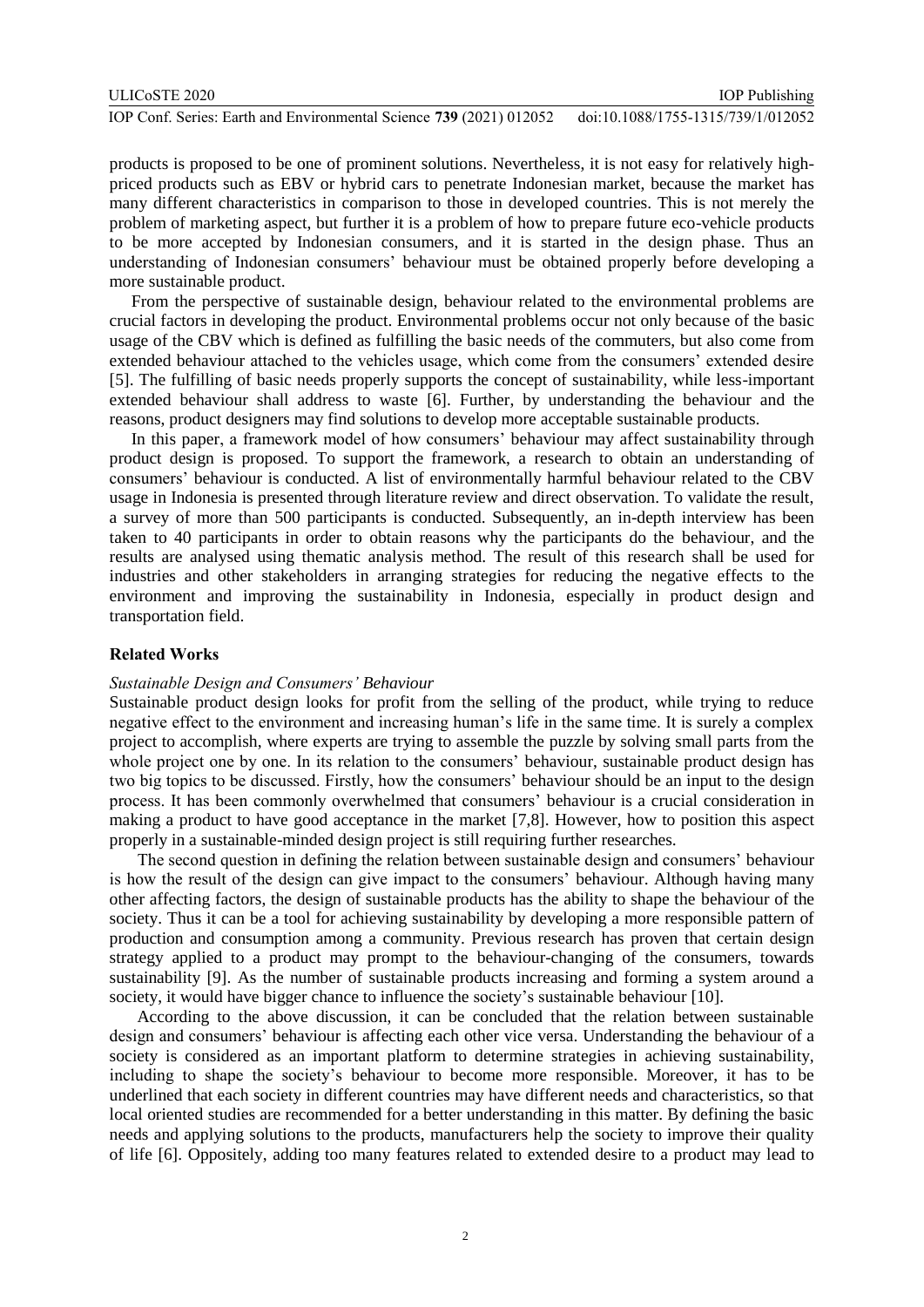| ULICoSTE 2020                                                       | <b>IOP</b> Publishing              |
|---------------------------------------------------------------------|------------------------------------|
| IOP Conf. Series: Earth and Environmental Science 739 (2021) 012052 | doi:10.1088/1755-1315/739/1/012052 |

waste and decline the sustainability level. Related to this, a new framework is proposed as described in the next section.

## *The Framework of Consumers' Behaviour – Sustainable Design Relation*

Consumers' behaviour and products are affecting each other. The evolution of products has been a sign of the changing of human civilization and also considered as clues to investigate one society's tradition. Researches also show that product design has roles in shaping consumers' behaviour [10,11]. According to this, experts began to use product design to influence consumers' behaviour to become more sustainable.

As discussed before, improving human's quality of life by providing better products is included in the efforts achieving sustainability. On the other hand, one may find that improving quality of life in some cases will increase negative effect to the environment. Therefore, the fulfillment of human's needs in achieving sustainability should be limited to the fulfillment of basic needs [6]. As the result, manufacturers who have committed to support sustainability should reduce the design and production of product features with less-importance to this aim.



**Figure 1.** The Framework of Behaviour – Sustainable Design Correlation

However, consumers' behaviour in interacting with products already exist during their life time. The relation between the existing behaviour in a society and the improvement efforts toward sustainability through product design is presented in Figure 1, as the proposed framework for further discussion. At the beginning of the framework, identifying environmentally harmful behaviour in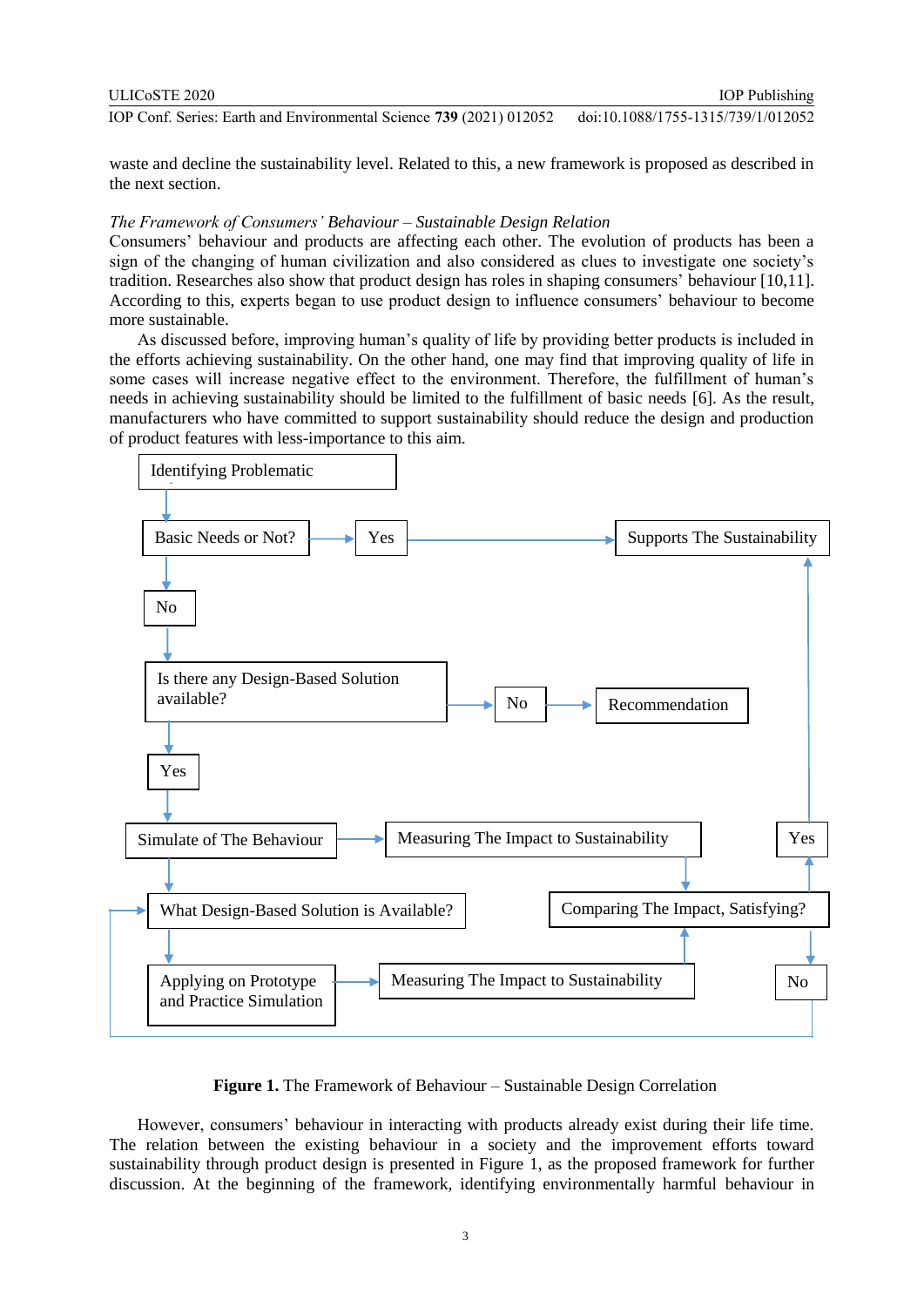| ULICoSTE 2020                                                       | <b>IOP</b> Publishing              |
|---------------------------------------------------------------------|------------------------------------|
| IOP Conf. Series: Earth and Environmental Science 739 (2021) 012052 | doi:10.1088/1755-1315/739/1/012052 |

specific product usage is assumed to be crucial. In this study, vehicle consumers' behaviour which harming the environment are taken into examples. Further, the behaviour is classified based on its importance in fulfilling the consumers' basic needs. While the behaviour to fulfill basic needs is considered as a supporting factor for sustainability, behaviour with less importance to this shall be reduced, because it would lead to waste. However, it should be admitted that not all of the problematic behaviour can be changed by re-designing products. Thus the framework should accommodate the possibility to let the problems solved in other discipline, by giving recommendations.

This is indeed subjective for different designers, and it depends on the level of creativity and technology mastery of each designer. In a certain level of capability, a design-based solution can be generated to influence consumers to behave more sustainable when using the product. The designbased solutions, in this case, will be made to reduce the negative impact to the environment. In order to do that, the environmental impact of the existing behaviour should be measured based on a simulation. However, measuring the effect of a design to the consumers' behaviour is not easy, due to the complexity of it. A practical testing project is required to conduct a proper investigation to the consumers' reaction [12]. A practice simulation should be applied to check consumers' reaction to the new design. By comparing the measurement result of the simulations, one can determine whether the re-design process has been satisfying or not. This is a recursive process, to ensure the optimum result.

#### **2. Methods**

This paper provides the discussion on identifying problematic behaviour step in the framework, which is described previously. Consumers behaviour in using combustion engine based vehicles in Indonesia is investigated by exploring prior researches and using direct observation, so that several behaviours are collected through this process. However, the prior researches were conducted in varied cities which may lead to biased comprehension. Thus the collected behaviour should be validated by conducting survey in several cities. This survey is to provide the understanding how the respondents react to the collected behaviour.

Therefore, a survey was conducted in June 2020 using online system through social media. The participating respondents should at least have experience in using their own vehicles, so that they can contribute based their own experience. And even the survey was spread online, to avoid cultural bias, the respondents were limited to those who live in Jakarta, Tangerang and Bandar Lampung. The result of the survey should validate whether the behaviour really belong to the citizen or not. After that, further investigation should be made to obtain an understanding of the behaviour.

While quantitative analysis method in behaviour research sometimes still requires deeper causal explanation [13], this research uses interviewing method to investigate the respondents' reasons and opinions related to the behaviour as the subject of the discussion. Further, interviewees will be selected from the previous survey respondents, and several questions will be asked through phone call. Thus the data collected are in a format of recording which should be noted and further analysed. Then, the data is analysed qualitatively using thematic analysis method, due to its simplicity and reliability [14,15].

### **3. Results and Discussions**

#### *3.1. Problematic Behaviour Identification*

After the process of literature review and direct observation, four related-to-vehicle-usage behaviour are identified among Indonesian locals, which are considered to be harmful to the sustainability dimensions. The list of the behaviour is presented in Table 1. Surely there are other problematic behaviour that have not been listed, but those are assumed as not critical. Vehicle modification activity is listed as the first behaviour (B1) in the table. The emerge of vehicle modification in Indonesia is suspected by the growing number of vehicle modification workshops in big cities. These workshops work on vehicle exhaust system, body customization, additional sound system and others. Most of the works contribute to additional emission constituting energy, CO and NO based gas emission.

The second behaviour (B2) is the preference of Indonesian people to ride on private vehicle instead of using public transportation in their daily activities, such as going to workplace, taking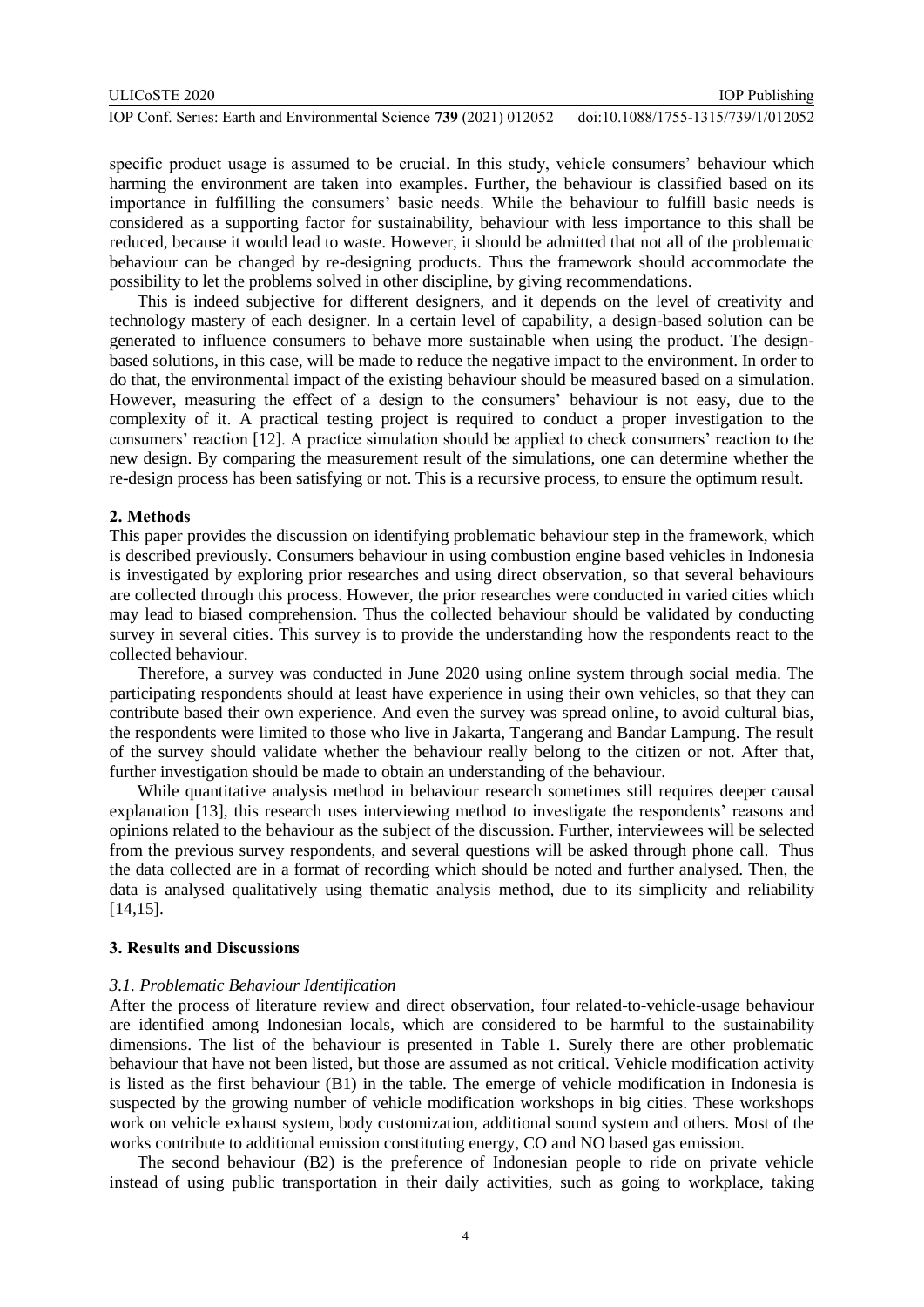children to school and going to the market. Meanwhile, the number of private passenger vehicles used in Indonesia has gone beyond the road capacity, causing environmental and social problems. The phenomenon has been discussed previously by Setiawan [16], Khafian [17] and Belgiawan et al [18]. The existence of online taxi is actually adding burden to the condition, due to many people in Indonesia prefer to ride on online taxi than use the mass public transport like bus.

| <b>Behaviour</b>                                             |                | Code References    |
|--------------------------------------------------------------|----------------|--------------------|
| Modifying vehicle                                            | B1             | Direct observation |
| Choosing private vehicle instead of<br>public transportation | <b>B2</b>      | $[16-18]$          |
| Aggressive driving style                                     | B <sub>3</sub> | [19]               |
| Preference to own or use vehicle<br>with big engine capacity | R4             | Direct observation |

**Table 1.** List of the Behaviour

Aggressive driving behaviour of the drivers is also a problem in Indonesia, and it is listed as the third behaviour (B3). The behaviour causes not only accidents but also reduces the vehicle engine work efficiency, thus it contributes to the increasing of environmental problems. Evidences are presented by Zuraida et al [19].

As the fourth behaviour (B4), Indonesian consumers seem to have preference on vehicles with big engine capacity. In this research, the engine is classified as having big capacity if the combustion volume 2000 cc and above, based on common perspective in Indonesia for passenger cars. The original purposes of this kind of vehicles are for hard-duty works such as in mountain area and lifting heavy burden. However, based on direct observation, many big engine capacity vehicles are bought not for those purposes. To validate the behaviour list as a preliminary data, a survey has been conducted in Indonesia involving more than 500 respondents, which will be discussed in the next section.

### *3.2. Validating the Behaviour*

Even though there have been direct observation and related researches to support the preliminary data, it should be validated quantitatively whether the behaviour is owned by Indonesian consumers or not. In order to do this, a survey using online questionnaire has been conducted in June 2020. The survey also reveals the frequency of the behaviour performed by the respondents. Behaviour B1, B2, B3 and B4 are presented to the respondents using online google documents platform and for each behaviour, the respondent should state his or her condition related to the behaviour (Table 2).

| <b>Respondent's Statement related to The Behaviour</b>                                                       | <b>Statement</b><br>Code |
|--------------------------------------------------------------------------------------------------------------|--------------------------|
| I do the behaviour recursively / periodically / every time I have the ability to do it.                      | a                        |
| I did the behaviour recursively / periodically / every time I have the ability to do it,<br>now not anymore. | b                        |
| I did it, more than once.                                                                                    | $\mathbf c$              |
| I did it once.                                                                                               | d                        |
| Never                                                                                                        | e                        |

## **Table 2.** Respondent's Statement in the Questionnaire

Statement a to e show the highest to the lowest environmentally risk behaviour respectively. By revealing the result, one can arrange a priority in dealing with the behaviour. Statement c and d may happen conditionally due to incidental reasons, while statement a and b may come from the life value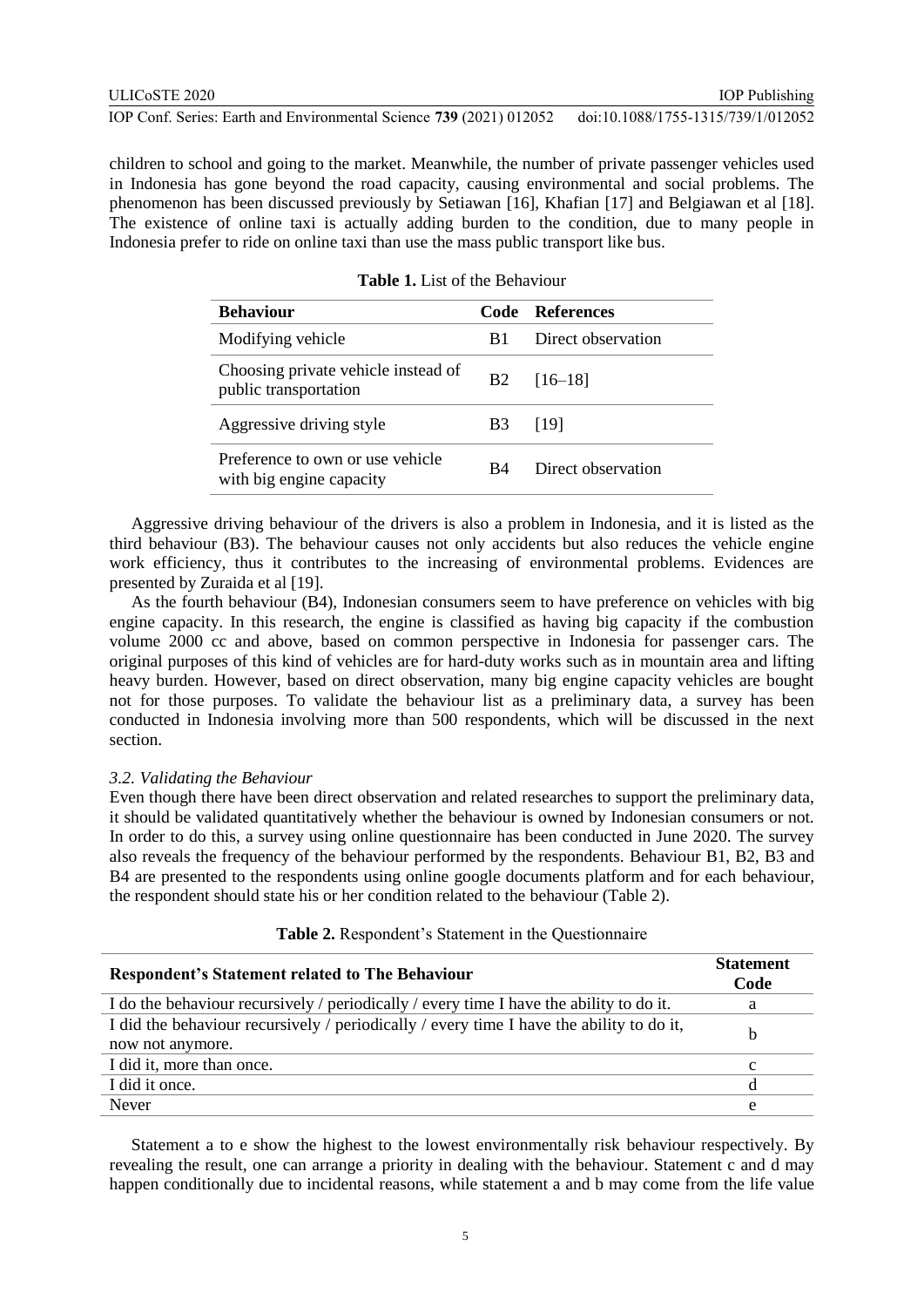of the respondents. The survey has been conducted using online application, and obtained responses from 504 respondents. The respondents' profile is described in Table 3.

| <b>Respondents Profile</b> |                                    | Freq | $\frac{6}{9}$ |
|----------------------------|------------------------------------|------|---------------|
| Gender                     | Male                               | 323  | 64.1          |
|                            | Female                             | 181  | 35.9          |
|                            | < 18                               | 3    | 0.6           |
|                            | $18 - 27$                          | 175  | 34.7          |
| Age                        | $28 - 40$                          | 199  | 39.5          |
|                            | $41 - 55$                          | 113  | 22.4          |
|                            | > 55                               | 14   | 2.8           |
|                            | Main Breadwinner in a Family       | 219  | 43.5          |
| Status in The              | Main Breadwinner, single           | 41   | 8.1           |
| Family                     | Supporting Breadwinner in a Family | 111  | 22            |
|                            | Not a breadwinner                  | 133  | 26,4          |
|                            | Junior High School                 | 3    | 0.6           |
| Education                  | Senior High School                 | 123  | 24.4          |
| Background                 | Diploma & Bachelor                 | 212  | 42.1          |
|                            | Master & Doctorate                 | 166  | 32.9          |
|                            | Under 2 million rupiah             | 84   | 16.7          |
| Family Expenditure         | $2$ million $-6$ million rupiah    | 249  | 49.4          |
| Monthly                    | $6$ million $-17$ million          | 140  | 27.8          |
|                            | Above 17 million                   | 31   | 6.2           |

**Table 3.** Respondents Profile



**Figure 2.** Survey Results in Charts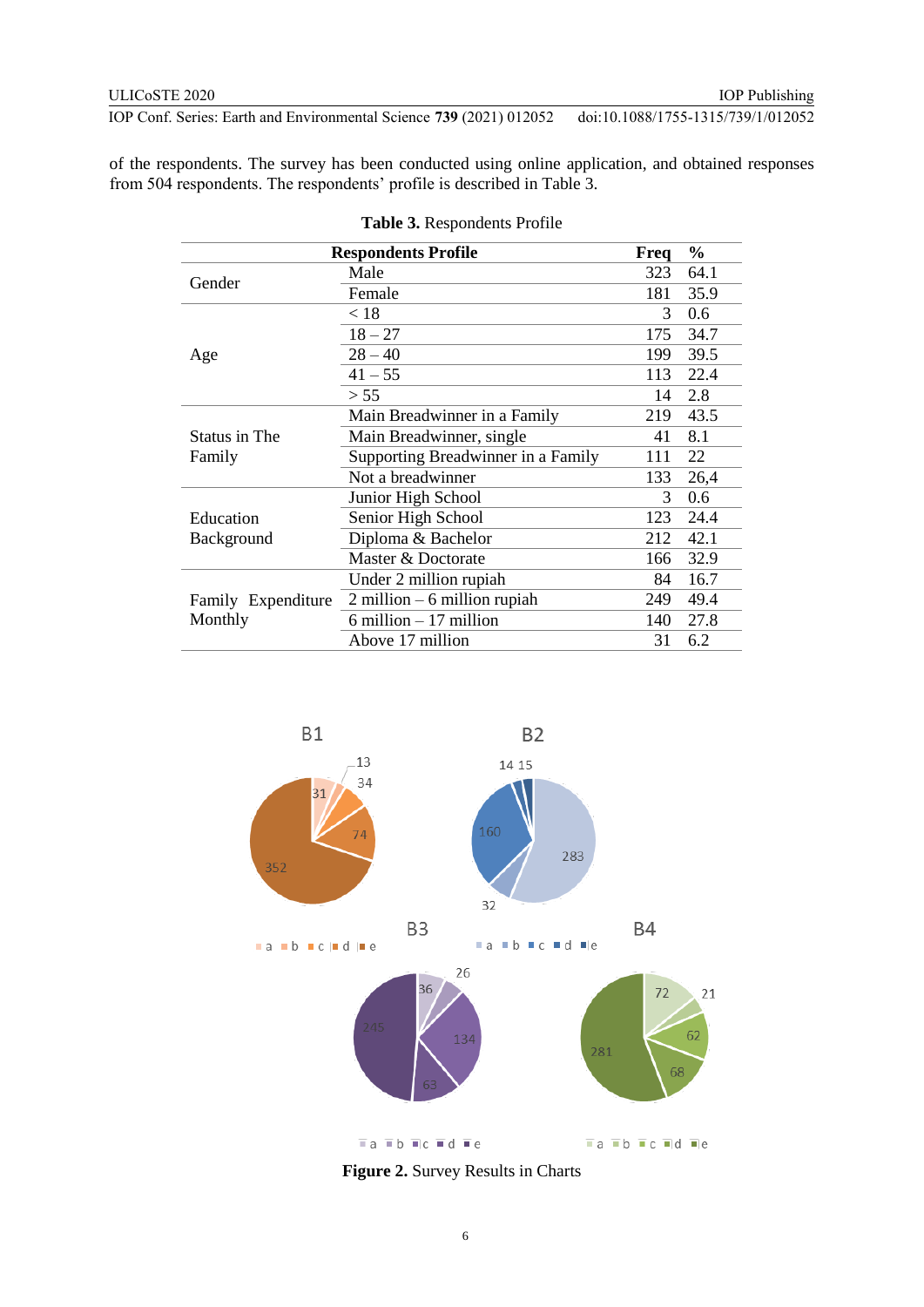# *3.3. Qualitative Investigation: Looking for Why and The Behaviour Importance*

Based on these findings, it can be concluded that each behaviour belongs to Indonesian vehicle consumers, though they differ in the frequency. Subsequently, 8 respondents are chosen from each behaviour category, and asked to participate in the interview session. Totally there are 40 interview transcription data listed in the database, which is analyzed by using thematic analysis method. There are three main questions for the participants, which constitute: the reason why the participant did the behaviour, how important the behaviour for the participant, and the participant's reaction to the environmental issues of the behaviour.

Thematic analysis method lets the interview transcription data extracted to be codes which present major idea in each transcription. To simplify the discussion, the codes can be grouped into several themes which usually have wider scope than the codes. The result of the interview data extraction can be seen in Table 4.

| <b>Behaviour</b> | <b>Reason</b>                           |                 |                                                           | <b>Opinion Related to</b>                                                                |  |
|------------------|-----------------------------------------|-----------------|-----------------------------------------------------------|------------------------------------------------------------------------------------------|--|
|                  | Codes                                   | <b>Themes</b>   | <b>Importance</b>                                         | <b>Environmental</b><br><b>Issues</b>                                                    |  |
| B1               | Something fun                           |                 | not really<br>important;<br>quite important;<br>Important | denial;<br>willing to adjust the<br>activity                                             |  |
|                  | Self-expression                         | joyful life     |                                                           |                                                                                          |  |
|                  | Self-development                        |                 |                                                           |                                                                                          |  |
|                  | Related to job                          | Earning efforts |                                                           |                                                                                          |  |
|                  | Comfort                                 |                 | important; very<br>important                              | cannot change now<br>due to current<br>condition, but willing<br>to change in the future |  |
|                  | lack of proper public<br>transportation | joyful life     |                                                           |                                                                                          |  |
| B <sub>2</sub>   | Mobility                                |                 |                                                           |                                                                                          |  |
|                  | related to job                          | Earning efforts |                                                           |                                                                                          |  |
|                  | financial reason                        | Safety          |                                                           |                                                                                          |  |
|                  | Safety                                  |                 |                                                           |                                                                                          |  |
|                  | something fun                           | joyful life     | not really                                                | cannot change now                                                                        |  |
|                  | Comfort                                 |                 |                                                           | due to                                                                                   |  |
| B <sub>3</sub>   | Emergency                               | Safety          | important;<br>important;                                  | current condition, but<br>willing to change in<br>the future; willing to                 |  |
|                  | Habitual                                | Habitual        | very important                                            |                                                                                          |  |
|                  | related to job                          | Earning efforts |                                                           | adjust the activity                                                                      |  |
| <b>B4</b>        | Comfort                                 | joyful life     | not really<br>important;                                  | denial;<br>admit the problem but<br>do not want to change                                |  |
|                  | Social status                           |                 |                                                           |                                                                                          |  |
|                  | Safety                                  | Safety          | quite important;                                          |                                                                                          |  |
|                  | Mobility                                | Earning efforts | very important                                            |                                                                                          |  |
|                  | related to job                          |                 |                                                           |                                                                                          |  |

## **Table 4.** Interview Data Extraction

There are several main themes found in the reasons stated by the participants, constituting how to achieve a joyful life, safety, earning efforts and habitual reasons. To provide a clear illustration, the extraction process will be described for each behaviour.

4.3.1 *Modifying Vehicles (B1).* According to the interview result, most of vehicle modification activities are motivated by the desire to obtain happiness, by showing self-expression through the modifications, while other respondents place the activity as just a hobby. Related to this reason, most participants said that the activities having only middle to low importance in their life. Nevertheless, they keep doing it as long as they have the ability to do it. As minority results, two from eight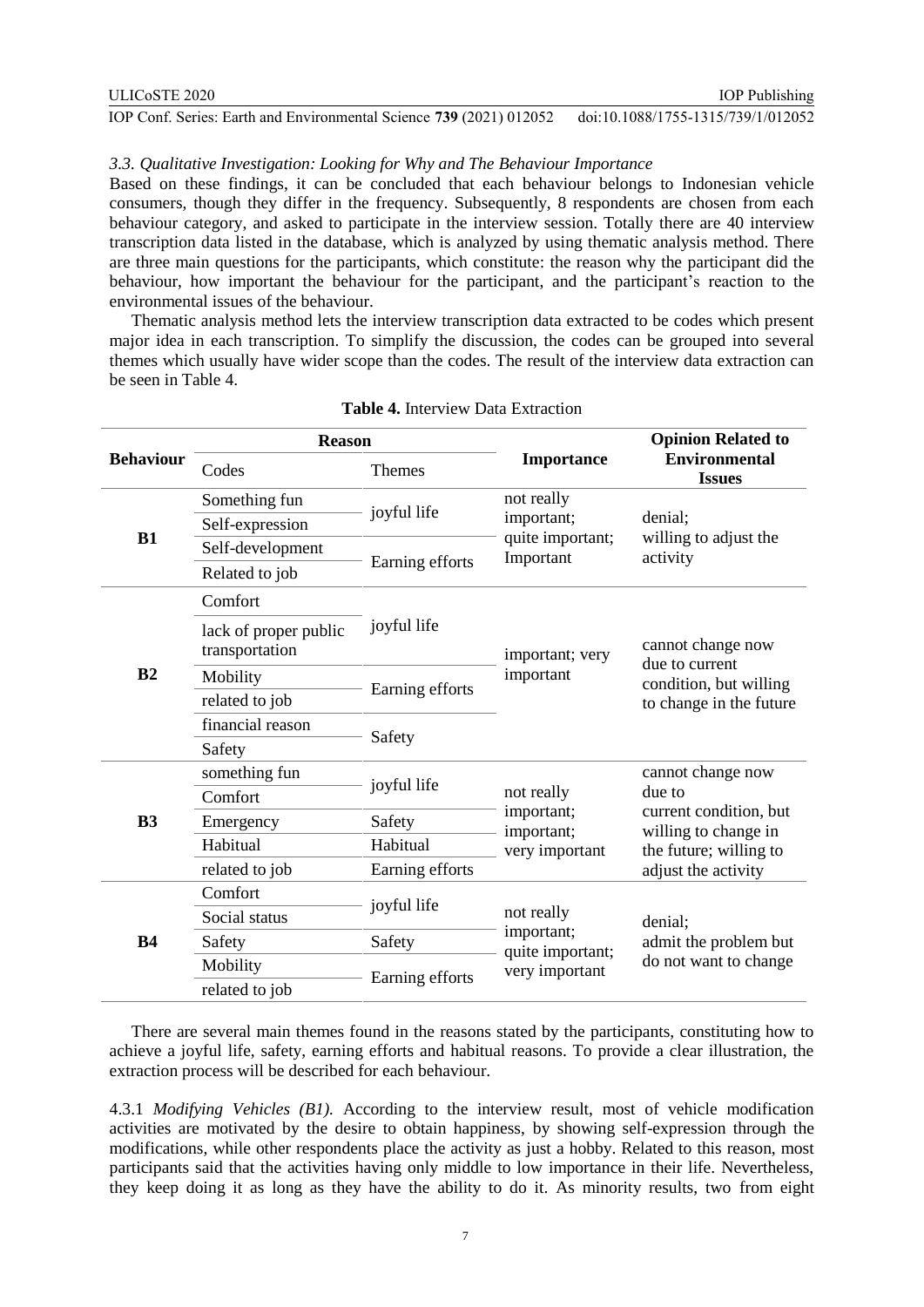participants admit that the modification activities are part of their job, so that it holds a more important role in their life. Subsequently, when the interviewer asked the participants' opinion about the activities' risks to the environment, 6 from 8 participants show denials, which means that they do not agree that the activities would be harmful to the environment. Some argue that they have participated in other green campaigns such as the reduction of plastic usage, and assume that changing exhaust and sound system in the vehicles could not be 'that harmful'.

4.3.2 *Choosing to ride on private vehicle instead of using public transportation (B2)*. Behaviour B2 shows the highest frequency among other behaviour. All participants confirm the importance of the behaviour for their safety and earning efforts, although they also obtain additional comfort from the activity. Some of them said that they cannot reach their workplace by using public transportation, and some other said that they cannot feel safe while riding on bus or 'angkot' (minibus vehicle used as public transport in Indonesia). The fact is the public transport facilities in many cities in Indonesia have not been properly provided, while safety and the ability to perform earning efforts are considered as basic needs by the society. Thus most of the participants are quite aware that the behaviour is actually endangering the environment, but they are still doing it until proper public transport facilities provided.

4.3.3 *Aggressive Driving Style (B3)*. Most of participants (6 from 8) who was interviewed about behaviour B3 told that at the beginning, their aggressive driving behaviour is stimulated by emergency condition and urgent agenda such as meeting or taking relatives to the hospital. However, 5 from 6 participants admit that the aggressive driving behaviour become habitual, and they do it in occasions without the presence of the emergency or urgent condition anymore. The rest of the participants said that they enjoy the aggressive driving style, it gives them fun and excitement. Fortunately, all participants stated that they are aware about the environmental risks and willing to change the behaviour. However, 5 from 8 participants argue that it will need time for them to shift the habit, so that the change cannot be done in a short time.

4.3.4 *Preference to Use or Own Vehicle with Big Engine capacity (B4)*. Vehicles with big engine capacity are mostly more expensive and having 'macho' appearance. There are 4 participants from 8 stated that the ownership of this kind of vehicle is associated with pride and social status. Other two argue that they need the engine performance to feel comfort and safe, mainly when driving in the highway. And the rest said that they really need the strong performance of the engine for being mobile in remote area, due to job requirements. Mostly, the participants deny that the using of this kind of vehicle could bring more risk to the environment. Therefore, they are willing to use fuel with higher octane number in reducing the vehicle's emission. However, the higher amount of fuel used in a bigger engine capacity is inevitable as one of the environmental burdens.

## *3.4. Implementing The Result*

Based on the framework explained previously in section 2, it is essential to determine whether the behaviour is a part of the consumers' basic needs or not. In this research, it is represented by revealing the importance of the behaviour by the respondents. Ironically, the behaviour with the highest frequency (B2) is performed based on basic needs of the respondents. Moreover, it is quite difficult to use this as an input for further sustainable vehicle design. Almost all of the respondents utter their hope for a safe and comfort public transport to support their daily activities, so that the provision of this facility in the future will be an accurate solution. Therefore, proper regulations about transportation to reduce environmental and social effect in this matter is acclaimed to be crucial for the next improvement.

Other findings in this research are more possible to become inputs for the future sustainable vehicle design in Indonesia. The problematic behaviour can be sources for new idea in designing new shape, arrangement and technology-based features on the vehicles. Surely, the design should aim for more responsible behaviour of the users. For instance, a device to remind drivers when aggressive driving behaviour occur may be a nice additional technology to be attached to the dashboard. Prior researches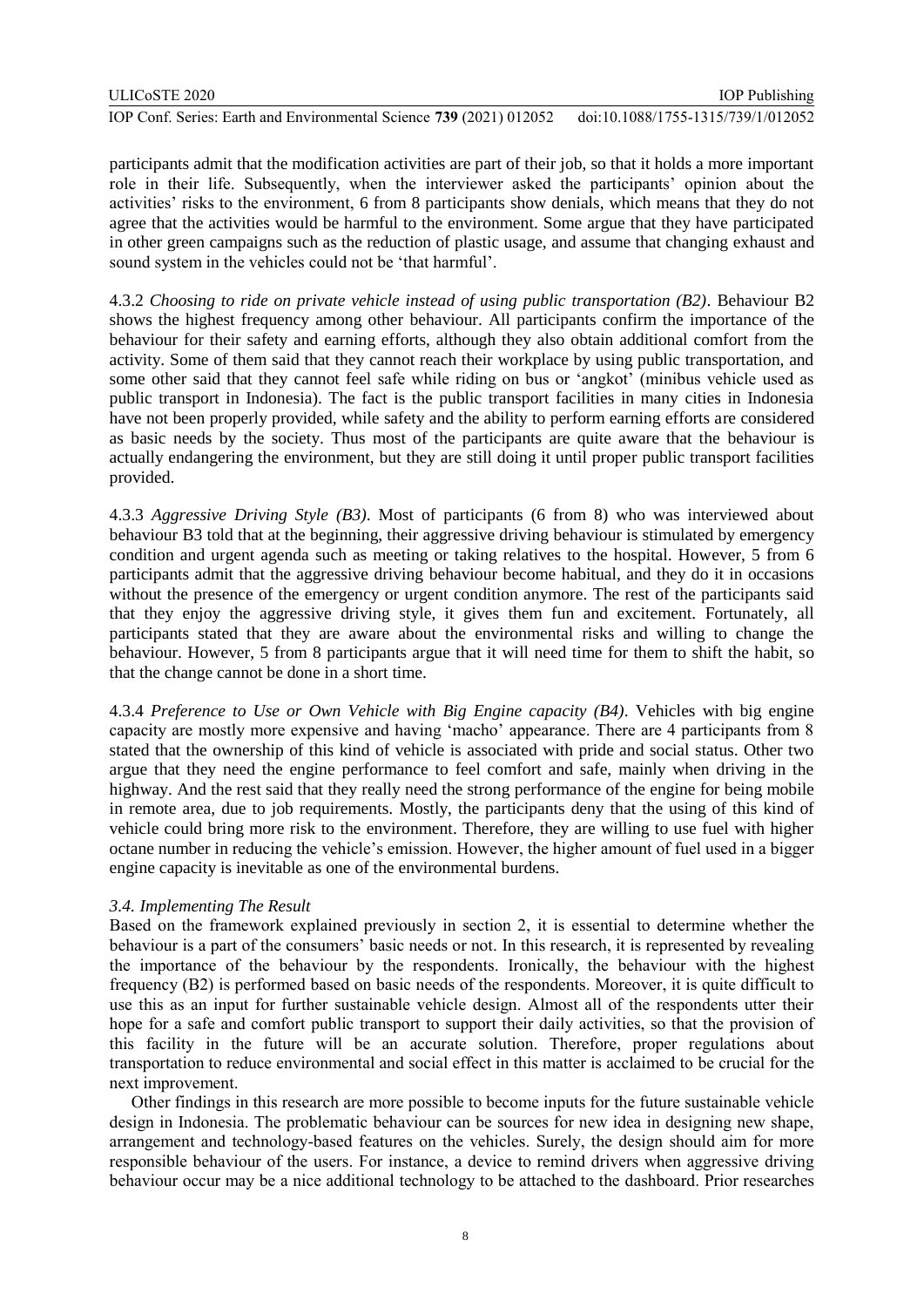have measured the behavioral effect of the design from existing vehicle products [20,21]. Nevertheless, a research with intentional design for behavioral changes is hardly met in vehicle product development field. Furthermore, this paper's scope also does not cover the discussion of applied solutions in the design area. Another problem to solve in the future is to measure the effect of the behaviour to the environment and social dimension quantitatively. The identified behaviour obviously affect the environment, but the exact amount of the impact is required to be expressed in numbers.

## **4. Conclusion**

In this research, a framework of consumer behaviour and its relation to sustainable design is proposed, as an effort to improve the sustainability. Four problematic behaviour have been identified among Indonesian vehicle consumers, where most of these behaviour come from extended desire, as admitted by the respondents. There are similarities found in most of the respondents' reasons, including to gain joy (hobby, self-expression or comfort), safety reasons and as a part of their occupation. However, to reduce the negative impact of these behaviour, mainly to the environment, some improvements should be made in the future. Based on our opinion, the solution should include making proper public mass transportation and changes in the future vehicle design.

The results may be useful for vehicle industries in designing future sustainable vehicle for Indonesia. Based on the findings, designers may find new eco-innovations to be installed in their products. However, not all of the problematic behaviour can be solved by the changes in product design. Some of them can be simply reduced by applying regulation by the government and proper educational programs to the society.

#### **Acknowledgments**

This research is funded by BLU University of Lampung, Indonesia and authors thank all related parties contributing to the research.

#### **References**

- [1] Hallstedt S I, Thompson A W and Lindahl P 2013 Key elements for implementing a strategic sustainability perspective in the product innovation process *J. Clean. Prod.* **51** 277–88
- [2] Haryanto B and Franklin P 2011 Air pollution: A tale of two countries *Rev. Environ. Health* **26** 53–9
- [3] Syamnur F H, Pambudi N A, Biddinika M K and Wardani N S 2019 Barriers to the adoption, acceptance and public perceptions of Electric Vehicles (EV) in Indonesia: Case studies in the city of Surakarta *J. Phys. Conf. Ser.* **1402**
- [4] Erahman Q F, Reyseliani N, Purwanto W W and Sudibandriyo M 2019 Modeling future energy demand and CO2 emissions of passenger cars in Indonesia at the provincial level *Energies* **12**
- [5] Kobayashi H, Sumimura Y, Dinh C N, Tran M, Murata H and Fukushige S 2019 Needs-based workshops for sustainable consumption and production in Vietnam *Smart Innov. Syst. Technol.* **155** 35–47
- [6] Kobayashi H and Fukushige S 2018 A living-sphere approach for locally oriented sustainable design *J. Remanufacturing* **8** 103–13
- [7] Moon H, Park J and Kim S 2015 The importance of an innovative product design on customer behavior: Development and validation of a scale *J. Prod. Innov. Manag.* **32** 224–32
- [8] Jiao J and Chen C H 2006 Customer requirement management in product development: A review of research issues *Concurr. Eng. Res. Appl.* **14** 173–85
- [9] Bhamra T, Lilley D and Tang T 2011 Design for Sustainable Behaviour: Using products to change consumer behaviour *Des. J.* **14** 427–45
- [10] Spencer J, Lilley D and Porter S 2015 The opportunities that different cultural contexts create for sustainable design: A laundry care example *J. Clean. Prod.* **107** 279–90
- [11] Lilley D 2010 Design for Sustainable Behavior: Strategies and Perceptions **15** 55–68
- [12] Kuijer L 2014 *Implications of Social Practice Theory for Sustainable Design*
- [13] Clark B, Lyons G and Chatterjee K 2016 Understanding the process that gives rise to household